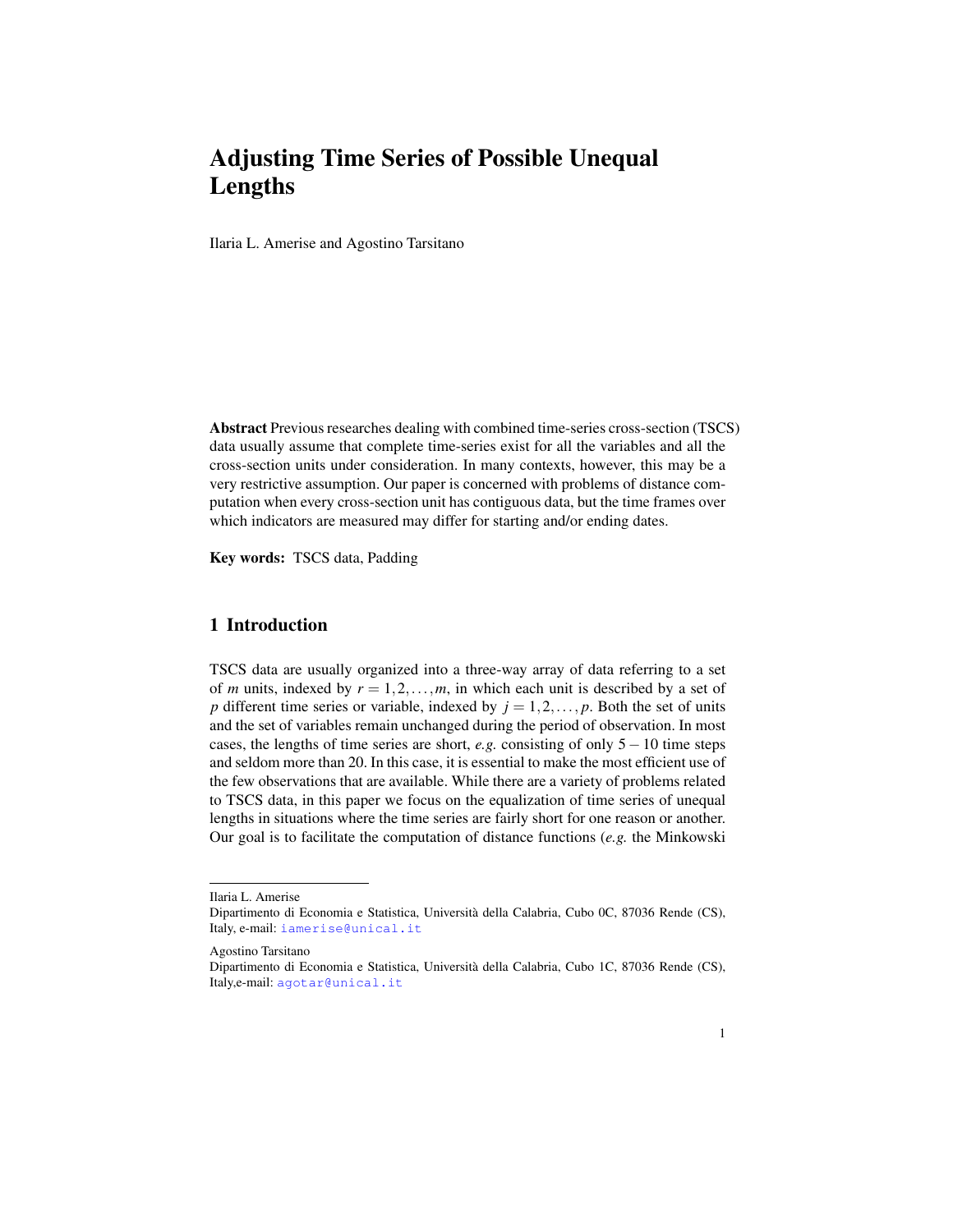metrics) for clustering algorithms, which cannot be applied to time series with unequal length.

Let us consider the time series  $\mathbf{x}_{r,j}$  observed on the unit *r* for the variable *j* for the period  $[a_{r,j},...,b_{r,j}]$  and suppose that there are data not reported at the start and/or at the end of a time series with respect to the longest time interval for which the *j*-variable of the TSCS data set is observed:  $\alpha_j = \min_{1 \leq r \leq n} a_{r,j}$  and  $\beta_j = \max_{1 \leq r \leq n} b_{r,j}$  *j* = 1,2,...,*m*. Data falling in  $[\alpha_j, a_{r,j} - 1]$  or  $[b_{r,j} + 1, \beta_j]$  are considered missing. It is important to distinguish between missing values due to a shorter time interval and values that are omitted for other reasons (*e.g.* experimental inaccuracies, irregularities in data collection). Only the former type is considered in our paper. Also, we will not discuss of missing values that appear after the beginning or before the end of the time series, because they require techniques which are outside the scope of this paper but have been clearly established elsewhere.

Lack of values at the extremes of the time series raise problems for the computation of distance functions requiring continuous data points. It is therefore customary to remove the leading and trailing "not available" observations and confining the computation to the shortest overlapping time period. Truncation, however, forces the longer time series to shrink (downsampling) to the length of the shorter which implies a waste of potentially useful information. Similar problems arise if one concentrates attention to the cross-section units for which a complete time series is available (thus forming a balanced sub-panel). Such a procedure appears to be unreliable due to the limited number of time points suffered by both time series and cross-sectional analysis.

#### 2 Review of the Proposed Approaches

When two time series have a different length, it is possible to increase the number of data points by padding, upsampling, or interpolating the time-series to obtain sequences of the same length (see  $[2]$ ). For reasons of space, we shall not pursue the first class of techniques beyond observing that their overall results are less satisfactory than those obtained by upsampling or interpolation.

Uniform scaling. [\[2\]](#page-3-0) suggested a simple technique for transforming a time series  $\mathbf{x}_{r,j}$  of length  $\eta_{r,j}$  to produce a new time series of length  $\eta_j$ . The formula is:  $x_{r,j,t}^+$ *x*<sub>*r*, *j*,*s*</sub> for  $s = [tf]t = 1, 2, ..., \eta_j$  where  $f = \eta_{r,j}/\eta_j$  is the scaling factor and  $\lceil . \rceil$ denotes the smallest integer not less than the argument. Uniform scaling implies the duplication of a certain number of values of the shorter time series using multiple copies of a value until its length equals that of the longest time series (with respect of the *j*-th variables of the panel). The values to be duplicated are selected uniformly (upsampling) in the range of the time series being stretched.

Asymmetrical filters. The completion of a sequence is similar in a sense to the calculation of the asymmetrical moving average filters used at the end-points of a time series to estimate the trend-cycle curve or the seasonal factor curve. See, for example, [\[3\]](#page-3-1). At each time point, the estimate  $\hat{x}_{r,j,t}$  can be obtained by fitting a local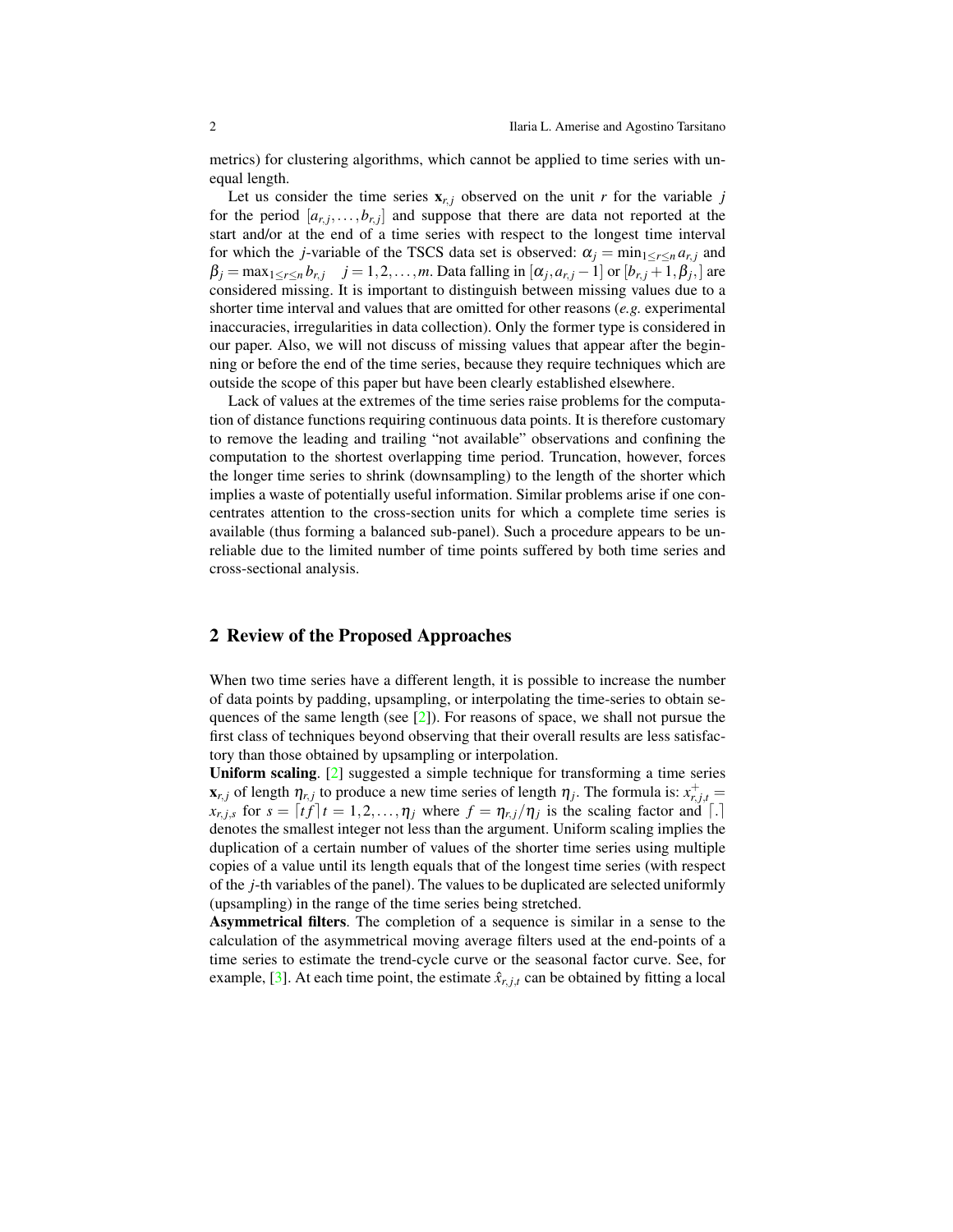polynomial just to the first  $(2h_{r,j}+1)$  or the last  $(2k_{r,j}+1)$  observations. This is equivalent to taking linear combinations with weights that depends only upon the degree of the polynomial and the number of points to fit.

$$
\hat{x}_{r,j,t} = \frac{\sum_{u \in U_{r,j}} w_{t,u} x_{r,j,u}}{\sum_{u \in U_{r,j}} w_{t,u}}, \ t \in T_{r,j} \tag{1}
$$

where  $U = [1, \ldots, 2h_{r,j} + 1]$ ,  $T_{r,j} = [\alpha_j, \ldots, \alpha_{r,j} - 1]$  for the missing values on the left and  $U = [2k_{r,j}, \ldots, b_{r,j}]$ ,  $T_{r,j} = [b_{r,j} + 1, \ldots, \beta_j]$  for the missing values on the right. **Box-Jenkins models.** The simplest encountered model is the  $AR(1)$  model

$$
x_{r,j,t} = \phi_{0,r,j} + \phi_{1,r,j} x_{r,j,t-1} + \varepsilon_t \quad t = \alpha_j, \ldots, \beta_j, \quad |\phi_{1,r,j}| < 1 \tag{2}
$$

where  $\phi_{0,r,j}/(1-\phi_{1,r,j})$  is the expected value and  $\phi_{1,r,j}$  determines the linear dependency in  $\mathbf{x}_{r,j}$ . The  $\varepsilon_t$  are independent errors with mean zero and finite variance. Estimation of the parameters and the associated standard errors can be done using maximum likelihood after skipping the missing observations. The time series are then enlarged with the forecasted values (forward or backward). See [\[4\]](#page-3-2).

### 3 Experimental Results

To illustrate the two procedures, we choose the "Synthetic Control Chart Time Series" data set which contains 600 examples of time series each with 60values generated by the process introduced by [\[1\]](#page-3-3). There are 6 different classes with 100 representative examples from each class. We divide the 60 observations of each series into *m* consecutive subsequences of equal length  $\eta_m = 60/m$ ,  $m = 3, 4, 5$  which acts as the variables of the TSCS data set. For a number of cluster  $c \in \{2,...,6\}$ we select  $\{31,21,16,13,11\}$  cases (cross-section units) for each cluster from the classes  $1, 2, \ldots, c$ . When  $c \neq 6$ , the classes are chosen at random (without replacement) from 1,...,6 in each repetition of the experiment. To simulate time spans of different length, we randomly omit  $0,1,\ldots,4$  contiguous entries at the beginning and end respectively of each subsequence. For all pairs of the *m* units we compute the city-block distance between the adjusted time series  $d(\mathbf{x}_{r,j}, \mathbf{x}_{s,j})$  which form the distance matrix  $\mathbf{D}_j$  relative to the *j*-th variable for  $j = 1, 2, ..., m$  so that a comparison of two cross-section units becomes a comparison of two set of matrices. Finally, the units are classified using the Partitioning around medoids (PAM) algorithm on the weighted distance matrix  $\mathbf{D} = \sum_{j=1}^{p} (w_j / \sum_{i=1}^{m} w_j) \mathbf{D}_j$  with  $w_j = \max_{1 \leq r,s \leq m} d(\mathbf{x}_{r,j}, \mathbf{x}_{s,j})$ . The adjusted Rand index (ARI) is chosen as validation measure. To compare the stability of the results, the data generation is repeated for 1000 times for each *k* and for each *m*. In all the experiments, we set *k* to the number of classes in the data set. The numerical summaries are given in Table [1.1.](#page-0-0)

It can be easily seen that, for all the methods, the mean values and the standard deviation of the ARI criterion, decrease as the number of cluster increases. This can